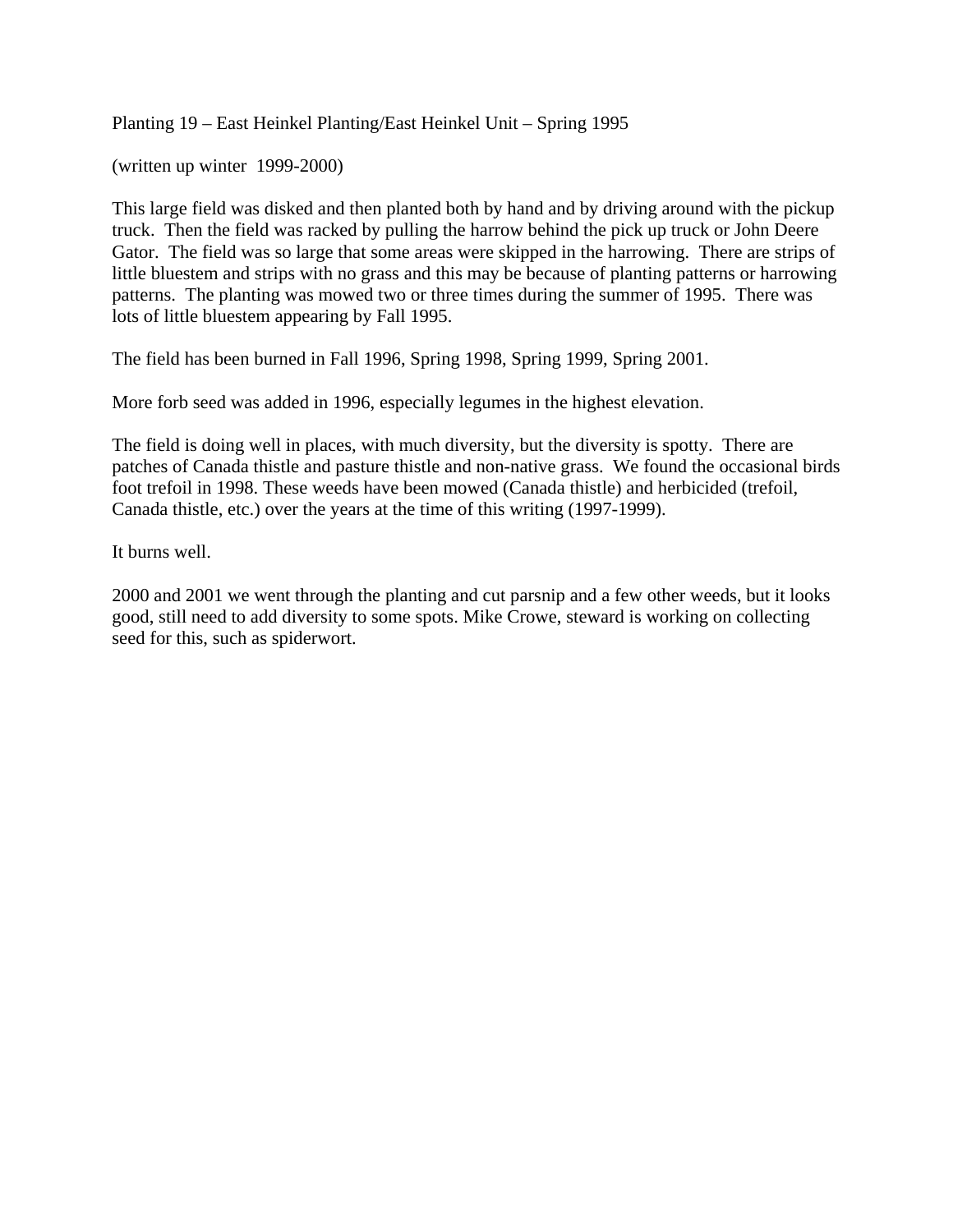Planting #19 Done on 3/27/2015 2015 Planting History East Heinkel Planting Overseed Prepared By Jocelyn Frazelle 03/27/2015

38.3 Acres Dry/Mesic

Location: GPS‐ 41' 52" 32° N, 89' 21" 03° W. Lee County.

Topography: This area has a ridge line almost to the north line, south of that ridge the land drops at a slop of 5‐10% with the southeast corner being the lowest and flattest area. The elevation ranged from 723‐770 ft.

Soil Types:

| <b>Map Unit Legend</b>             |                                                |                        |                          |
|------------------------------------|------------------------------------------------|------------------------|--------------------------|
|                                    |                                                |                        |                          |
| Lee County, Illinois (IL103)       |                                                |                        |                          |
| <b>Map Unit</b><br><b>Symbol</b>   | <b>Map Unit Name</b>                           | <b>Acres</b><br>in AOT | <b>Percent</b><br>of AOI |
| 290C <sub>2</sub>                  | Warsaw loam, 5 to 10<br>percent slopes, eroded | 3.0                    | 7.9%                     |
| 440A                               | Jasper loam, 0 to 2<br>percent slopes          | 8.6                    | 22.3%                    |
| 440C <sub>2</sub>                  | Jasper loam, 5 to 10<br>percent slopes, eroded | 26.7                   | 69.7%                    |
| <b>Totals for Area of Interest</b> |                                                |                        | 38.3 100.0%              |

<http://websoilsurvey.nrcs.usda.gov/app/WebSoilSurvey.aspx>

Site Preparations:

This area was burned a week prior to the planting.

Planting the Seed:

The site was planted by Jocelyn Frazelle and Kirk Hallowell using two pick up trucks that each had a pull behind seeder. We planted this area with a seed rate of 10 lbs/acre. We used a mesic seed mix for the area with Jasper loam soil with 0-2% slopes. The rest was seeded with a dry mix. The seed mixes were made with the seed that the seasonal crew collected last year that got categorized into wet, mesic, savanna, and dry mixes based on the book Plants of the Chicago Region by Swink and Wilhelm.

Weather: This planting was started and finished the morning of 3/27/2015. It was sunny with temperature around 29°F.